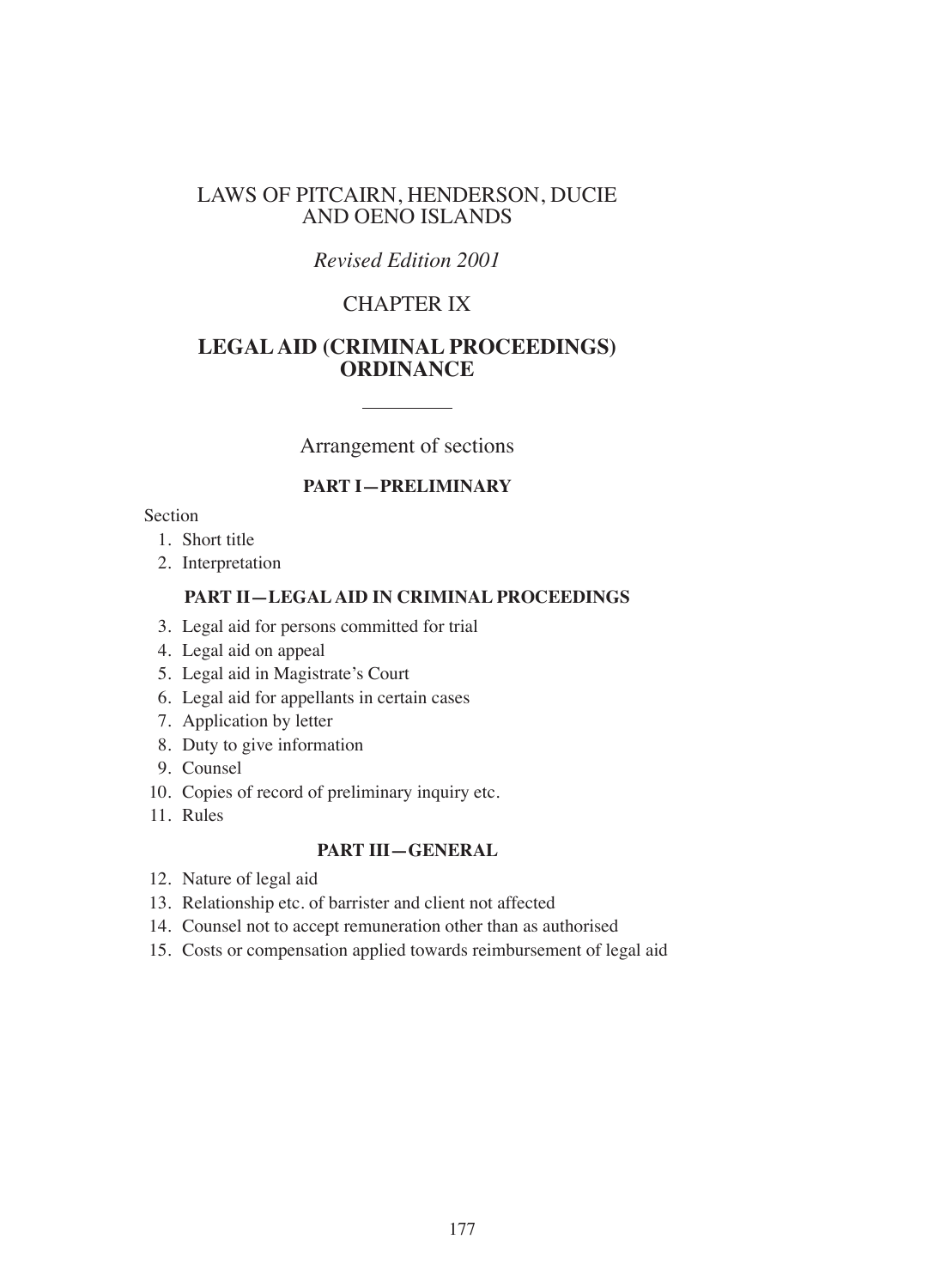Ordinances 1 of 2001. 11 of 2002. 7 of 2003.

An ordinance to make provision in criminal cases for the granting of legal aid to persons of insufficient means, to enable the cost of such legal aid to be defrayed out of official sources and for purposes connected therewith.

[1 June 2001]

## **PART I—PRELIMINARY**

**1.** This ordinance may be cited as the Legal Aid (Criminal Proceedings) Ordinance.

**2.** In this ordinance, unless the context otherwise requires,—

"certificate" means a certificate for legal aid:

"indictable offence' means an offence triable on information by the Supreme Court.

#### **PART II—LEGAL AID IN CRIMINAL PROCEEDINGS**

**3.**—(1) Any person committed for trial for an indictable offence shall be entitled to legal aid in the preparation and conduct of his or her defence at the trial and shall have counsel assigned for that purpose if a certificate is granted in respect of that person under this section.

 $(2)$  A certificate may, subject to the provisions of subsection (3), be granted in respect of any person

- (a) by the committing magistrate, upon the person being committed for trial; or
- (b) by the Chief Justice, at any time after reading the record of the preliminary inquiry (whether or not an application has previously been made to the committing magistrate).

(3) A certificate shall not be granted under this section in respect of any person unless it appears to the committing magistrate or the Chief Justice that his or her means are insufficient otherwise to obtain legal representation.

**4.** The Chief Justice or the Court of Appeal may at any time assign counsel to an appellant in any appeal, or proceedings preliminary or incidental to an appeal, in which, in the opinion of the Chief Justice or the Court of Appeal, it appears desirable in the interests of justice that the appellant should be legally represented and that he or she has insufficient means otherwise to obtain legal representation.

Legal aid in Magistrate's Court.

Legal aid on appeal.

**5.** Any person who appears or is brought before an examining magistrate or the Magistrate's Court charged with an

Short title.

Interpretation.

Legal aid for persons committed for trial.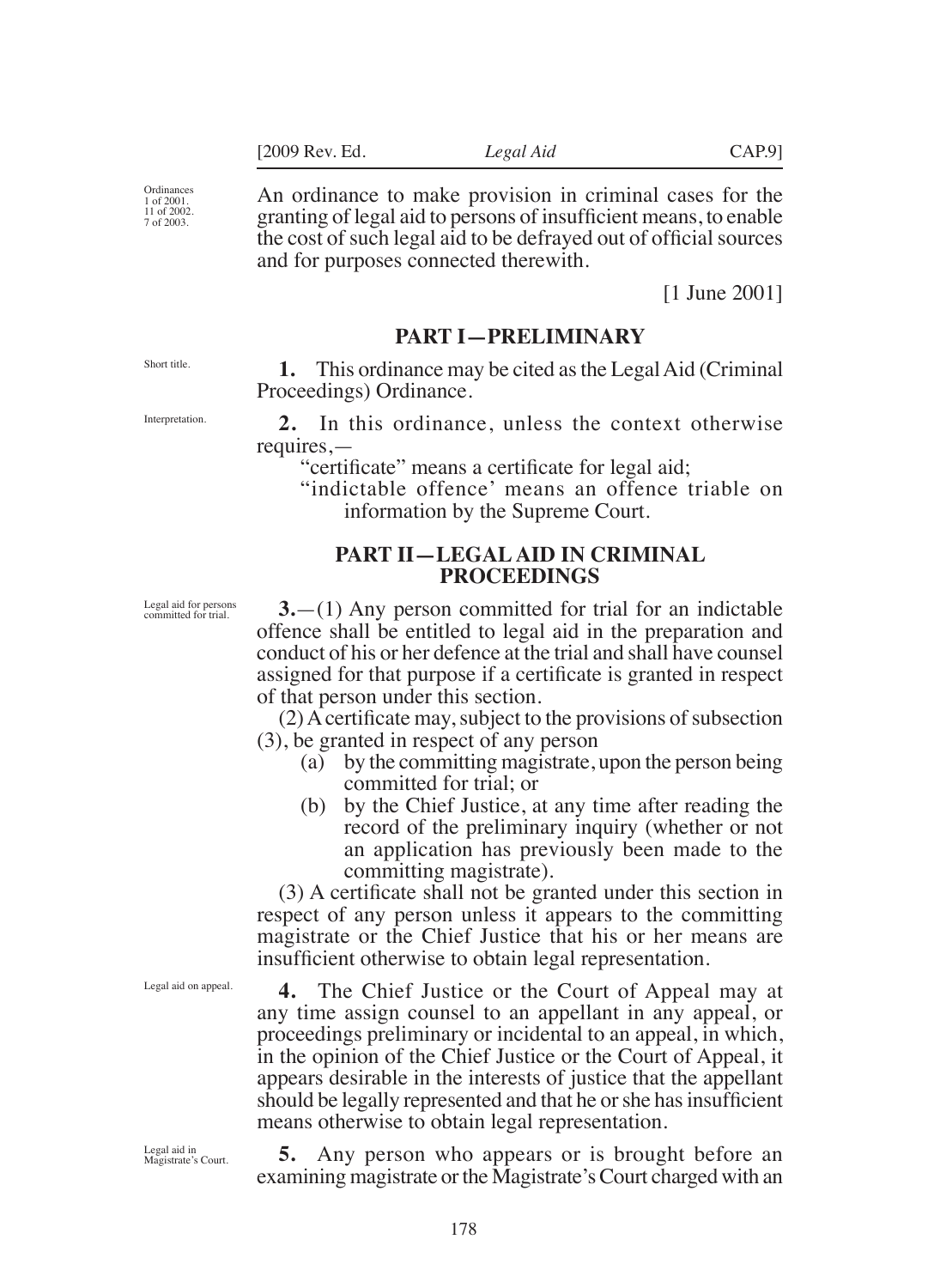indictable offence or an offence which is punishable on summary conviction with imprisonment, other than imprisonment in default only of payment of a fine, may apply to the magistrate or Court, as the case may be, for legal aid in the preparation and conduct of his or her defence before that magistrate or Court and, if on such application the magistrate or Court is satisfied that the applicant has insufficient means otherwise to obtain legal representation, the magistrate or Court shall grant in respect of the applicant a certificate which shall entitle him or her to have counsel assigned for that purpose.

**6.**—(1) Any person who has been convicted by the Magistrate's Court of an offence which is punishable with imprisonment other than imprisonment in default only of payment of a fine and who desires to appeal to the Supreme Court against the conviction or the sentence imposed on such conviction or both may apply to such Court for legal aid for the preparation and conduct of such appeal and, if on such application the Court is satisfied that the applicant has insufficient means to enable him or her to obtain legal representation for the purpose aforesaid, the Court shall grant in respect of the applicant a certificate which shall entitle him or her to have counsel assigned for that purpose.

(2) Any person who has been convicted by the Magistrate's Court of any offence other than an offence mentioned in subsection (1) and who desires to appeal to the Supreme Court against the conviction or the sentence imposed on such conviction or both may apply to such Court for legal aid for the preparation and conduct of such appeal, and if on such application the Court is satisfied that the applicant has insufficient means to enable him or her to obtain legal representation for the purpose aforesaid and that by reason of exceptional circumstances it is desirable in the interests of justice that he or she should have such legal aid, the Court may grant in respect of the applicant a certificate which shall entitle him or her to have counsel assigned for that purpose.

(3) Where, on an application made under subsection (1) or subsection  $(2)$ , the Court has refused to grant such certificate, the applicant may apply to the Chief Justice and the Chief Justice shall have the like power, exercisable on the like grounds, of granting a certificate as the Supreme Court or the Magistrate's Court.

(4) The provisions of this section shall apply *mutatis mutandis* to any applicant or respondent in any proceedings by way of mandamus, habeas corpus or case stated or to any appellant or respondent in any criminal case or matter or to any person brought before the Magistrate's Court on

Legal aid for appellants in certain cases.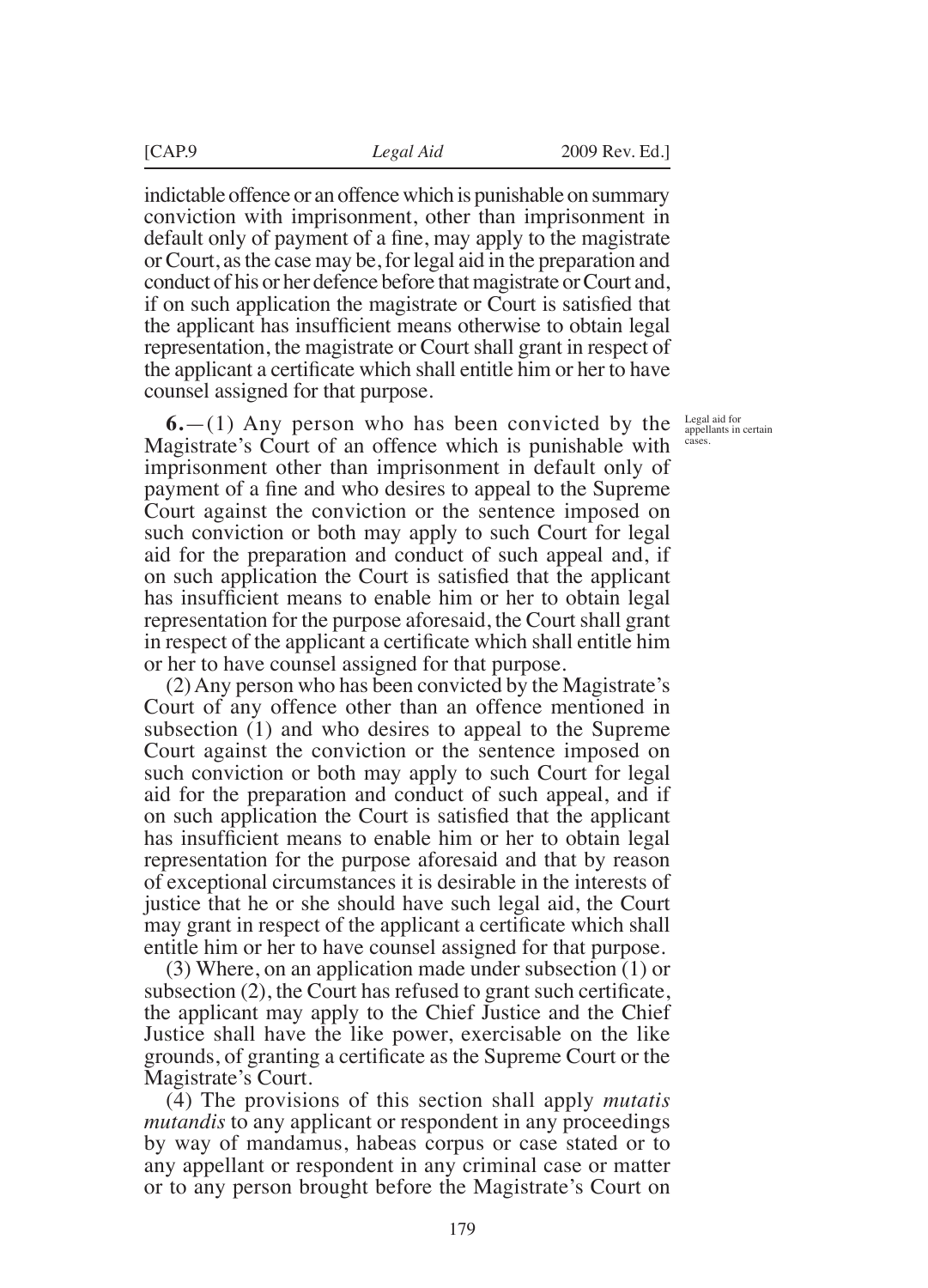extradition proceedings.

Application by letter.

**7.**—(1) An application for legal aid under section 5 or 6 may be made by letter and may be so made by any person arrested or summoned for an offence, as well as by a person charged with an offence before the Magistrate's Court or examining magistrate.

(2) A letter applying for legal aid by virtue of this section shall be addressed to the Registrar of the Magistrate's Court and shall contain particulars of the offence charged and the grounds of the application.

(3) Where an application is made by virtue of this section, any magistrate shall have the like power, exercisable on the like grounds, of granting a certificate as the Magistrate's Court or examining magistrate would have if the applicant had been charged with an offence before them.

 $(4)$  The refusal of a certificate on an application made by letter shall not prevent the applicant being granted a certificate at the hearing.

**8.**—(1) Before a person is granted legal aid under any of the sections contained in this Part, he or she may be required to furnish a written statement in the prescribed form set out in the schedule about matters relevant for determining whether his or her means are insufficient otherwise to obtain legal representation.

(2) A person who, in furnishing a written statement in accordance with the provisions of subsection (1) or in applying for legal aid in accordance with the provisions of this Part, knowingly makes any false statement or false representation is guilty of an offence and is liable on summary conviction to imprisonment for a term not exceeding one hundred days.

**9.**—(1) Subject to this section, a list of barristers willing to act for persons receiving legal aid under this Part shall be prepared and maintained in accordance with the directions of the Chief Justice.

 $(2)$  Every barrister named in the list referred to in subsection  $(1)$  shall be classified according to his or her experience and skill, as senior counsel, intermediate counsel or junior counsel, for the purpose of this ordinance and any rules made thereunder.]

#### **(Replaced by Ordinance No. 11 of 2002)**

(3) The Chief Justice may at any time approve and direct the inclusion on the list of such further counsel [and the classification of counsel as referred to in subsection  $(2)$ , as he or she may think fit.

**(Amended by Ordinance No. 11 of 2002)** 

Duty to give information.

Counsel.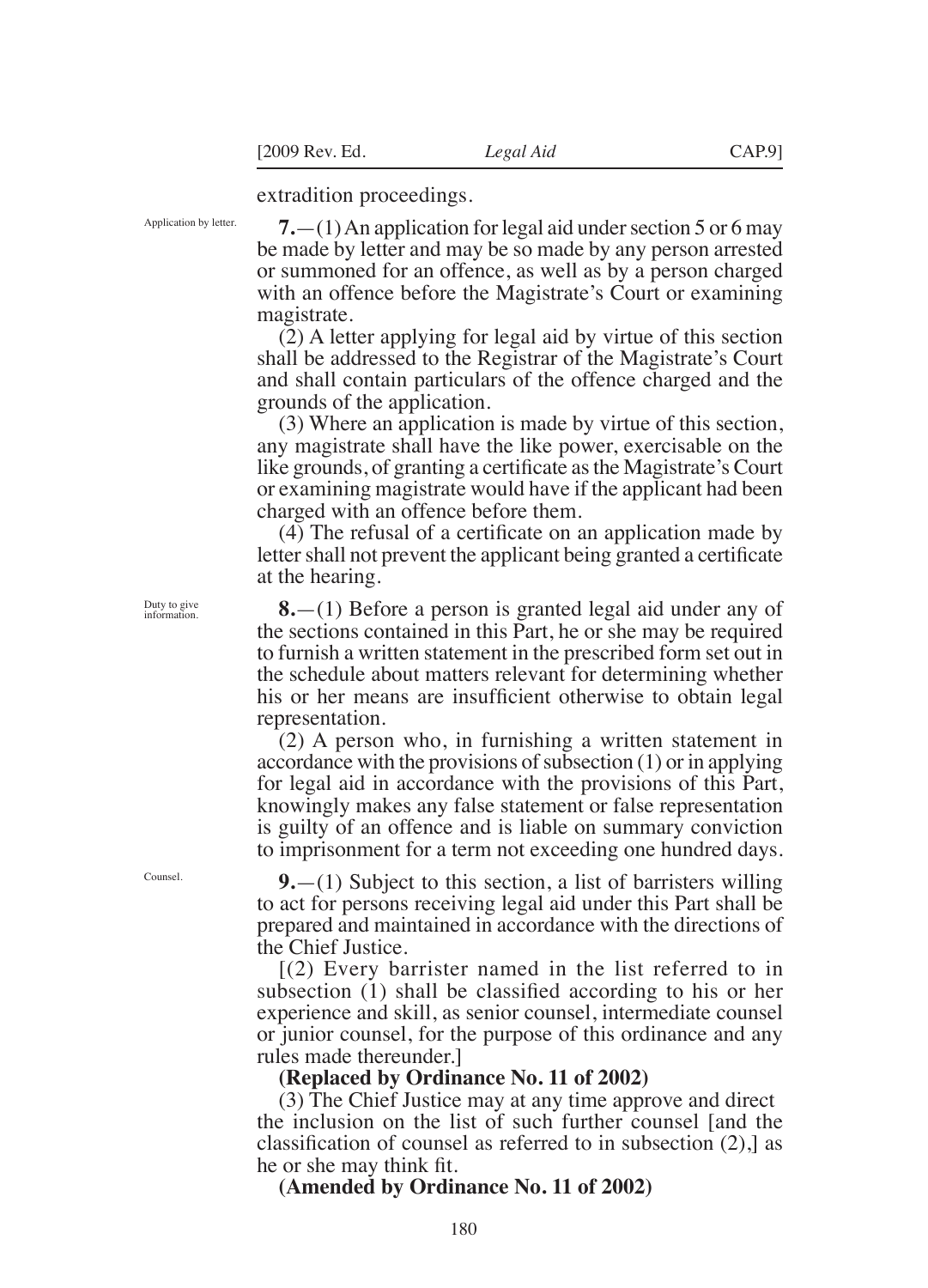(4) The name of any legal practitioner may be removed from the list for good and sufficient cause on the direction of the Chief Justice.

(5) Counsel shall be assigned to any person applying for legal aid under this Part in such manner as the Chief Justice may direct and shall be remunerated from official sources in accordance with such scale as may be prescribed by rules made by the Governor.

**10.** Where counsel has been assigned to any person under the provisions of section 3 or section 6, that person shall be entitled to receive without charge

- (a) if he or she has been committed for trial, a copy of the record of the preliminary inquiry; or
- (b) if he or she is appealing against conviction or sentence by the Magistrate's Court, a copy of the notes of the proceedings at the trial before that Court,

and, in either case, a copy of any documents which were exhibits in such proceedings.

**11.** The Chief Justice may make such rules as appear to him or her necessary or desirable for giving effect to this Part. Rules.

## **PART III—GENERAL**

**12.** Legal aid shall consist of representation by counsel assigned by the Registrar, including all such advice and assistance as is usually given by counsel in the steps preliminary or incidental to any criminal proceedings against the applicant to which Part II applies.

**13.** The fact that the services of counsel are provided by way of legal aid shall not affect the relationship between, or the rights of, barrister and client or any privilege arising out of such relationship.

**14.** Counsel assigned to represent a person with respect to any criminal proceedings to which Part II applies shall not accept payment or any other advantage or benefit by way of remuneration for the legal services rendered by him or her other than the fees and expenses authorised to be paid by the provisions of this ordinance and rules made thereunder.

**15.** Any sum received by a person to whom legal aid has been granted by way of costs or compensation against the prosecution or the police shall be applied in the first place towards reimbursement of the costs of legal aid provided from oficial sources.

Copies of record of preliminary inquiry etc.

Nature of legal aid.

Relationship etc. of barrister and client not affected.

Counsel not to accept remuneration other than as authorised.

Costs or compensation applied towards reimbursement of legal aid.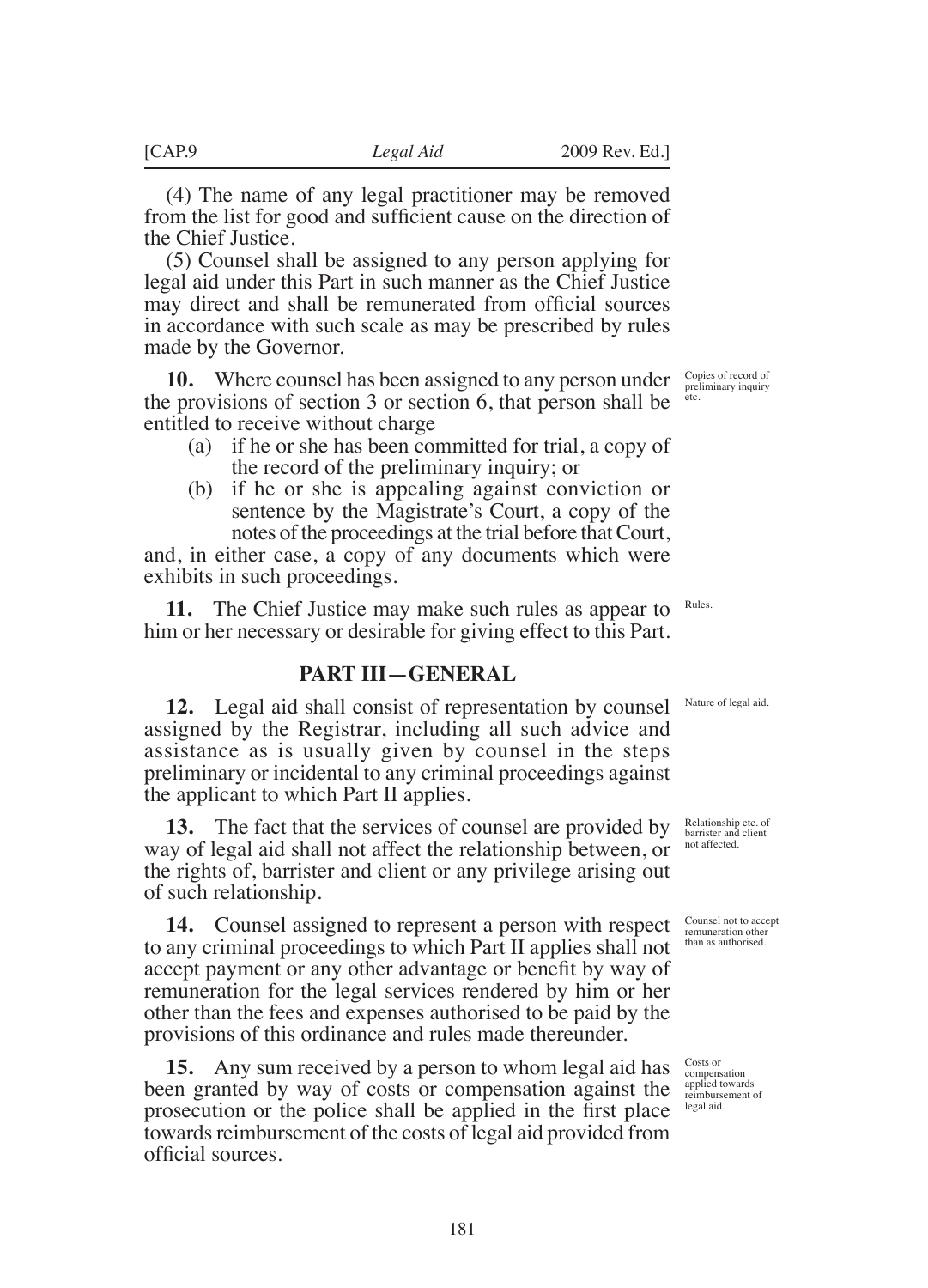# [**SCHEDULE**

(section  $8(1)$ )

#### **Declaration of assets, liabilities and income relevant to application for grant of legal aid in criminal proceedings**

#### **A Statement of assets**

| 1. Bank accounts-give particulars and total credit<br>value in \$NZ                                                                                         |       |
|-------------------------------------------------------------------------------------------------------------------------------------------------------------|-------|
|                                                                                                                                                             |       |
|                                                                                                                                                             |       |
|                                                                                                                                                             | $SNZ$ |
| 2. Building societies and other financial institutions<br>of any kind—give details and state present cash<br>value                                          |       |
|                                                                                                                                                             |       |
|                                                                                                                                                             |       |
|                                                                                                                                                             | $SNZ$ |
| 3. Cash in any currency wherever held—give<br>particulars and total current value in \$NZ                                                                   |       |
|                                                                                                                                                             |       |
|                                                                                                                                                             |       |
|                                                                                                                                                             |       |
| 4. Interests in land beyond Islands - give particulars<br>and nett market value after repayment of<br>mortgage(s), other charges and costs                  |       |
|                                                                                                                                                             |       |
|                                                                                                                                                             |       |
|                                                                                                                                                             |       |
| 5. Other assets, excluding personal clothing, family<br>and household belongings, and tools or vehicles<br>of trade-give particulars and present sale value |       |
|                                                                                                                                                             |       |
|                                                                                                                                                             |       |
|                                                                                                                                                             |       |
| <b>Total value</b>                                                                                                                                          |       |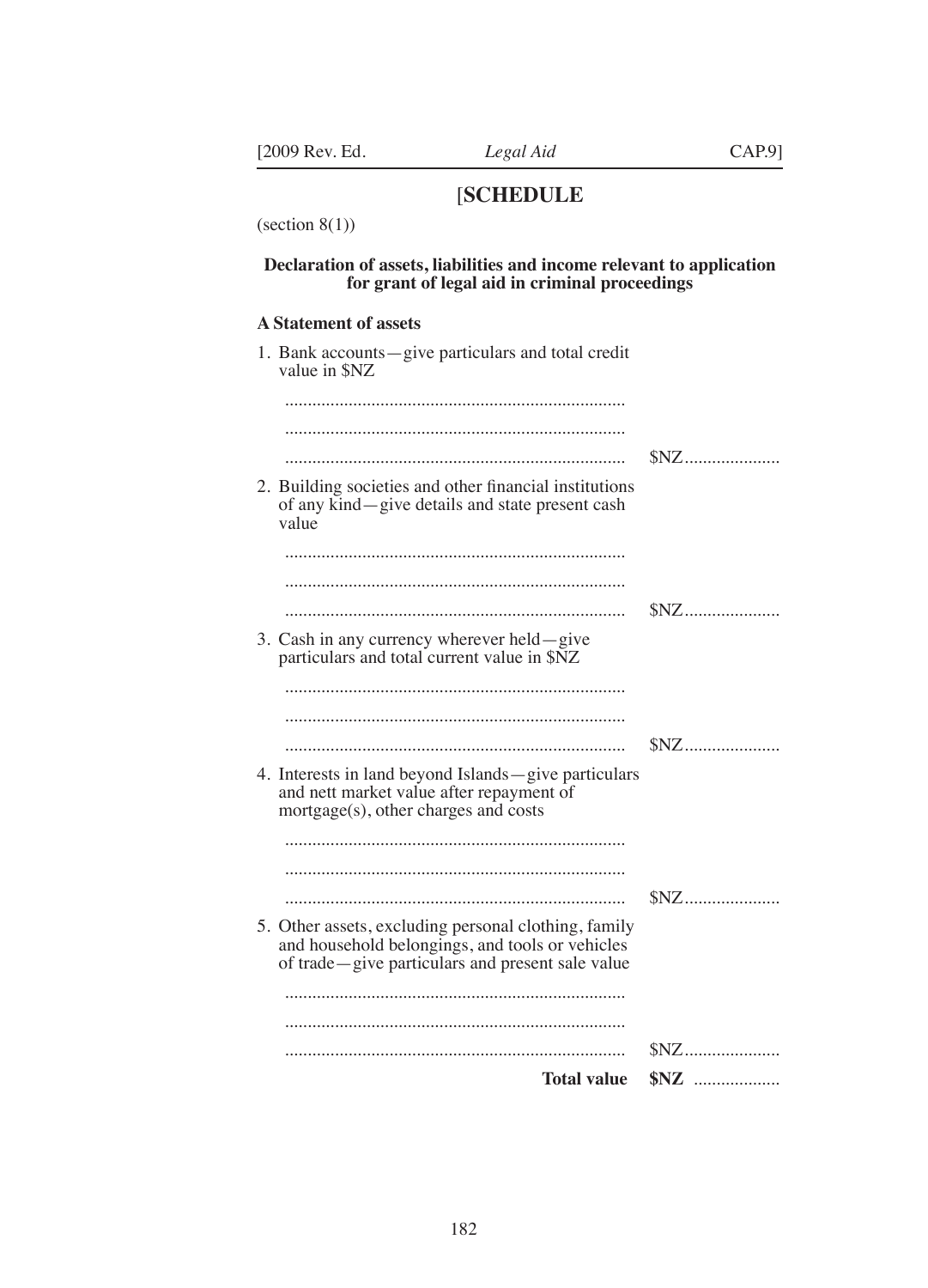| [CAP.9]                        | Legal Aid                                                                                                                                                                                                                                    | 2009 Rev. Ed.]                   |
|--------------------------------|----------------------------------------------------------------------------------------------------------------------------------------------------------------------------------------------------------------------------------------------|----------------------------------|
|                                | <b>B.</b> Statement of liabilities and expenses                                                                                                                                                                                              |                                  |
|                                | 1. Debts charged upon any asset listed above-<br>give particulars and present loan balance                                                                                                                                                   |                                  |
|                                |                                                                                                                                                                                                                                              |                                  |
|                                |                                                                                                                                                                                                                                              |                                  |
|                                |                                                                                                                                                                                                                                              |                                  |
| particulars of dependants      | 2. Cost of living in the Islands or elsewhere<br>estimated per month including support of spouse<br>or dependant children if appropriate—give                                                                                                |                                  |
|                                |                                                                                                                                                                                                                                              |                                  |
|                                |                                                                                                                                                                                                                                              |                                  |
|                                |                                                                                                                                                                                                                                              |                                  |
|                                | 3. Unsecured debts of any kind, including tax, duty<br>and fines-give particulars and specify date for<br>repayment by instalments or as lump sum                                                                                            |                                  |
|                                |                                                                                                                                                                                                                                              |                                  |
|                                |                                                                                                                                                                                                                                              |                                  |
|                                |                                                                                                                                                                                                                                              | $SNZ$                            |
|                                | <b>Total monthly payments</b>                                                                                                                                                                                                                |                                  |
| <b>C</b> Statement of income   |                                                                                                                                                                                                                                              |                                  |
|                                |                                                                                                                                                                                                                                              |                                  |
| or tax-paid—give amount of tax | 1. Income from employment—state whether gross                                                                                                                                                                                                |                                  |
|                                |                                                                                                                                                                                                                                              |                                  |
|                                |                                                                                                                                                                                                                                              |                                  |
|                                |                                                                                                                                                                                                                                              | $SNZ$                            |
| e.g. house, car etc.           | 2. Other benefits from employment—describe<br>benefit and give cash value per month,                                                                                                                                                         |                                  |
|                                |                                                                                                                                                                                                                                              |                                  |
|                                |                                                                                                                                                                                                                                              |                                  |
|                                |                                                                                                                                                                                                                                              | $\mathbb{S}\mathsf{N}\mathsf{Z}$ |
|                                | 3. Self-earned income—give particulars of work<br>and total earnings by calculating monthly<br>average over past twelve months, state whether<br>gross or after payment of expenses caused by the<br>production of income and payment of tax |                                  |
|                                |                                                                                                                                                                                                                                              |                                  |
|                                |                                                                                                                                                                                                                                              |                                  |
|                                |                                                                                                                                                                                                                                              | $SNZ$                            |
|                                |                                                                                                                                                                                                                                              |                                  |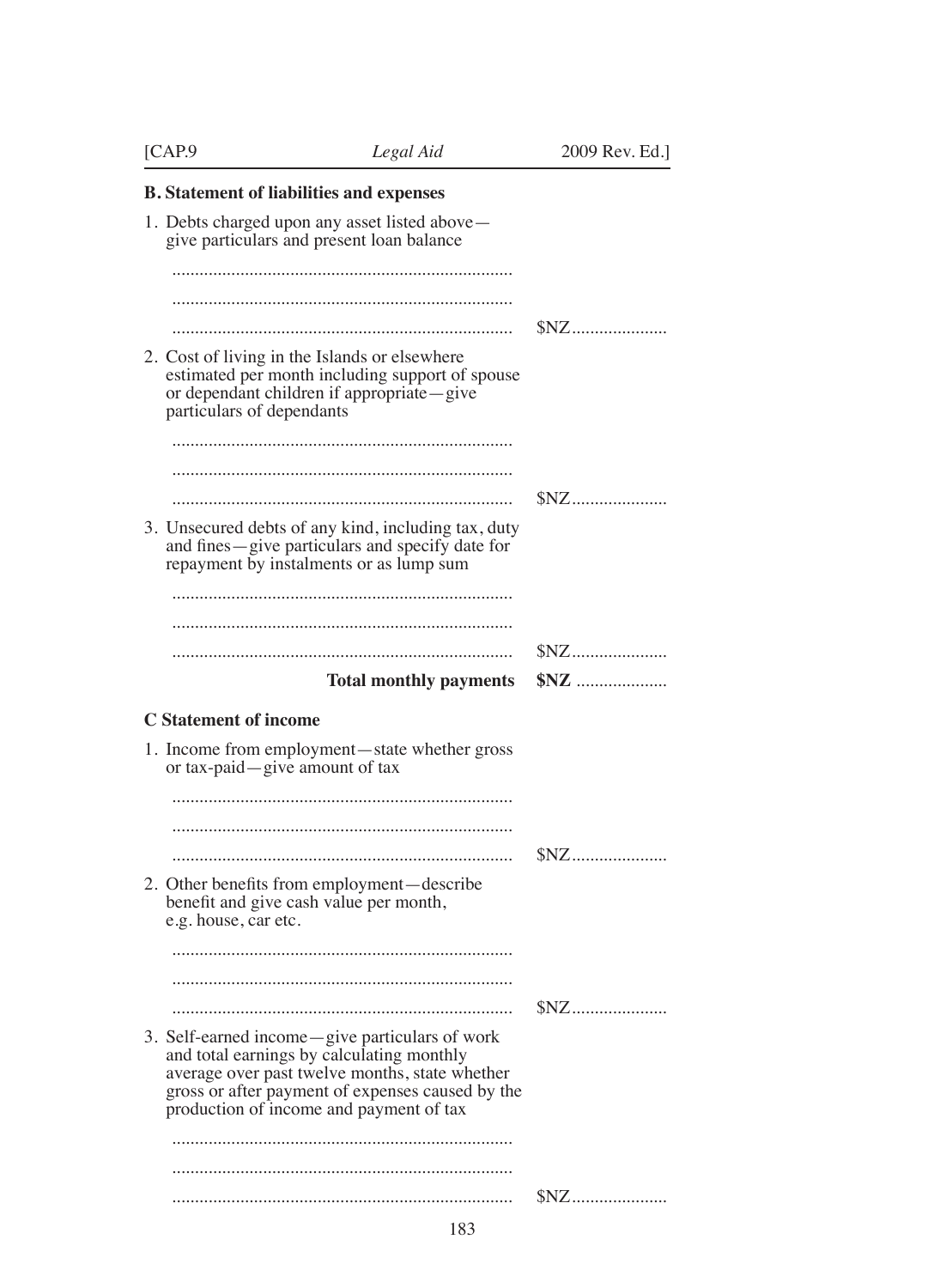| [2009 Rev. Ed.                                                     | Legal Aid                                                                                                                                                                                                                                                                                                                                                                                                                                                                                                                              | CAP.9] |
|--------------------------------------------------------------------|----------------------------------------------------------------------------------------------------------------------------------------------------------------------------------------------------------------------------------------------------------------------------------------------------------------------------------------------------------------------------------------------------------------------------------------------------------------------------------------------------------------------------------------|--------|
| whether tax-paid                                                   | 4. Other sources of income, including rent received,<br>interest from mortgages or other loans, an interest<br>in any trust or partnership, dividends from shares,<br>stock or other investment of any kind—state                                                                                                                                                                                                                                                                                                                      |        |
|                                                                    |                                                                                                                                                                                                                                                                                                                                                                                                                                                                                                                                        |        |
|                                                                    |                                                                                                                                                                                                                                                                                                                                                                                                                                                                                                                                        |        |
|                                                                    |                                                                                                                                                                                                                                                                                                                                                                                                                                                                                                                                        | $SNZ$  |
|                                                                    | <b>Total monthly income</b>                                                                                                                                                                                                                                                                                                                                                                                                                                                                                                            |        |
| or as trustee or nominee for my benefit.                           | Note: I understand that I must disclose my assets, property and sources<br>of income both within the Islands and elsewhere, including any money<br>or property which may be held by another person or body on my behalf                                                                                                                                                                                                                                                                                                                |        |
| (full name)                                                        |                                                                                                                                                                                                                                                                                                                                                                                                                                                                                                                                        |        |
| (place of residence)                                               |                                                                                                                                                                                                                                                                                                                                                                                                                                                                                                                                        |        |
|                                                                    | hereby make this declaration in support of my application for Legal Aid<br>under the Legal Aid (Criminal Proceedings) Ordinance and do solemnly and<br>sincerely declare that to the best of my knowledge and belief the foregoing<br>is a true and correct statement of my financial means. I acknowledge that<br>I am aware that if it should contain any false statement or representation<br>knowingly made I would be guilty of an offence punishable on conviction<br>by imprisonment for a term not exceeding one hundred days. |        |
|                                                                    |                                                                                                                                                                                                                                                                                                                                                                                                                                                                                                                                        |        |
|                                                                    | Applicant                                                                                                                                                                                                                                                                                                                                                                                                                                                                                                                              |        |
| Witness to signature of applicant<br>(Registrar/Deputy Registrar)] |                                                                                                                                                                                                                                                                                                                                                                                                                                                                                                                                        |        |
| 2003)                                                              | (Schedule repealed and replaced by Ordinance No. 7 of                                                                                                                                                                                                                                                                                                                                                                                                                                                                                  |        |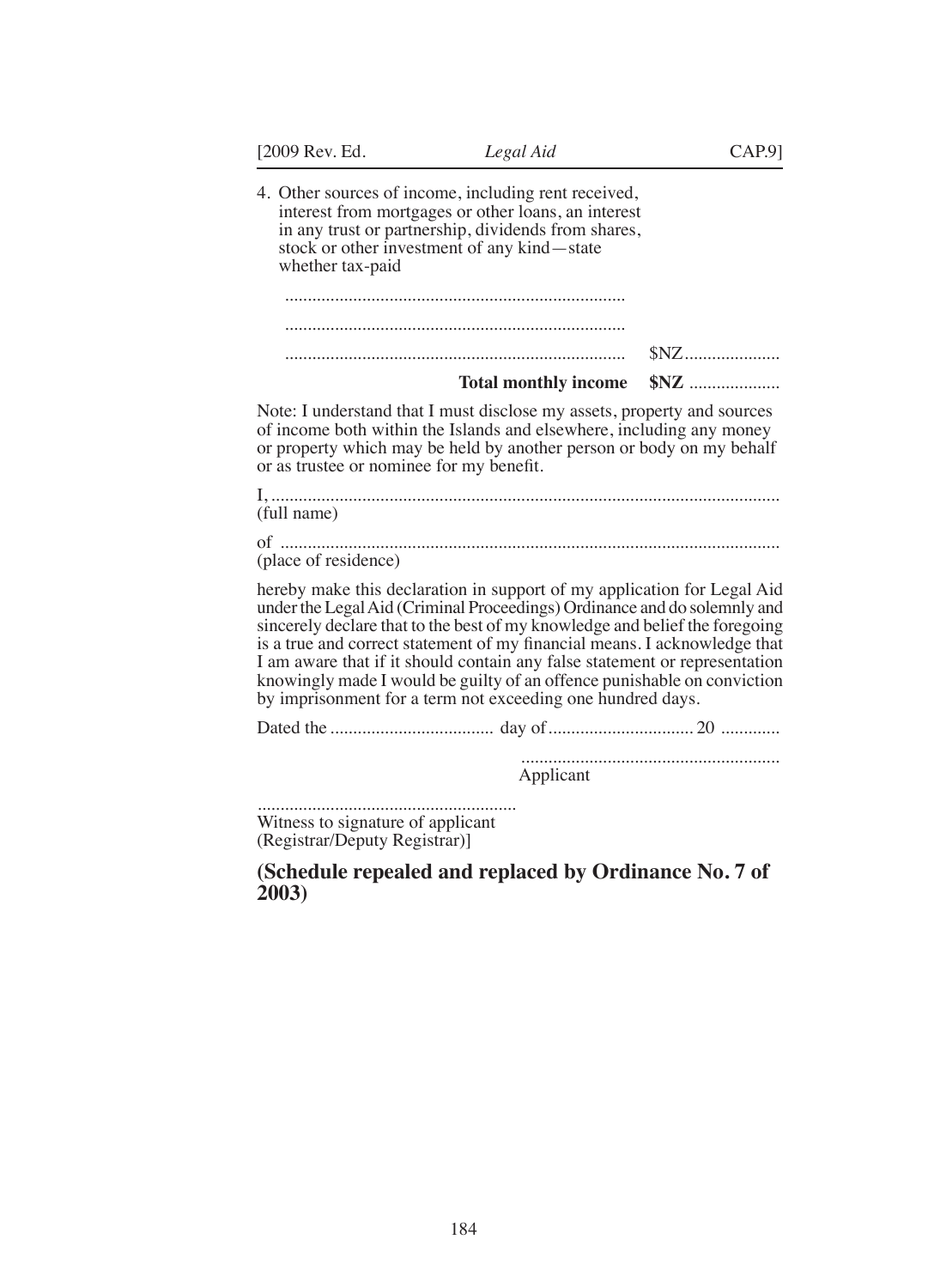## **LEGAL AID (CRIMINAL PROCEEDINGS) ORDINANCE LEGAL AID (CRIMINAL PROCEEDINGS) RULES**

## **Rules made by the Chief Justice in exercise of the power conferred by section 11 of the Legal Aid (Criminal Proceedings) Ordinance**

[1 June 2001]

**1.** These rules may be cited as the Legal Aid (Criminal Proceedings) Rules.

**2.**—(1) Lists shall be kept containing the names of legal practitioners who are willing to be assigned in pursuance of certificates for legal aid granted under Part II of the ordinance in accordance with the following provisions

- (a) the Registrar of the Supreme Court shall keep a list of legal practitioners who are willing to appear as counsel in trials in the Supreme Court for the purposes of section 3 of the ordinance and who are willing to appear as counsel in appeals to the Supreme Court and the Court of Appeal for the purposes of sections 4 and 6 of the ordinance;
- (b) the Registrar of the Magistrate's Court shall keep a list of legal practitioners who are willing to appear as counsel in committal proceedings in the Magistrate's Court for the purposes of section 5 of the ordinance.

(2) The name of any legal practitioner shall be removed from all or any of such lists either on the application of the legal practitioner or for good and sufficient cause by direction of the Chief Justice.

**3.** Lists of all applications for a certificate for legal aid under Part II of the ordinance shall be kept by the Registrar of the Supreme Court and the Magistrate's Court respectively and there shall be entered in such lists the following particulars

- i. the name of the applicant;
- ii. the name and subject of the proceedings in respect of which legal aid is applied for; and
- iii. the date and result of the application.

**4.** The Chief Justice, Court or Magistrate granting a certificate for legal aid shall, as soon as may be after granting a certificate and after taking into consideration any representations made by the person in respect of whom it is granted, forward the certificate to the Registrar who shall assign to him or her from one of the lists referred to in rule

Short title.

Lists of counsel willing to be assigned.

Lists of applications for legal aid certificates.

Assignment of counsel.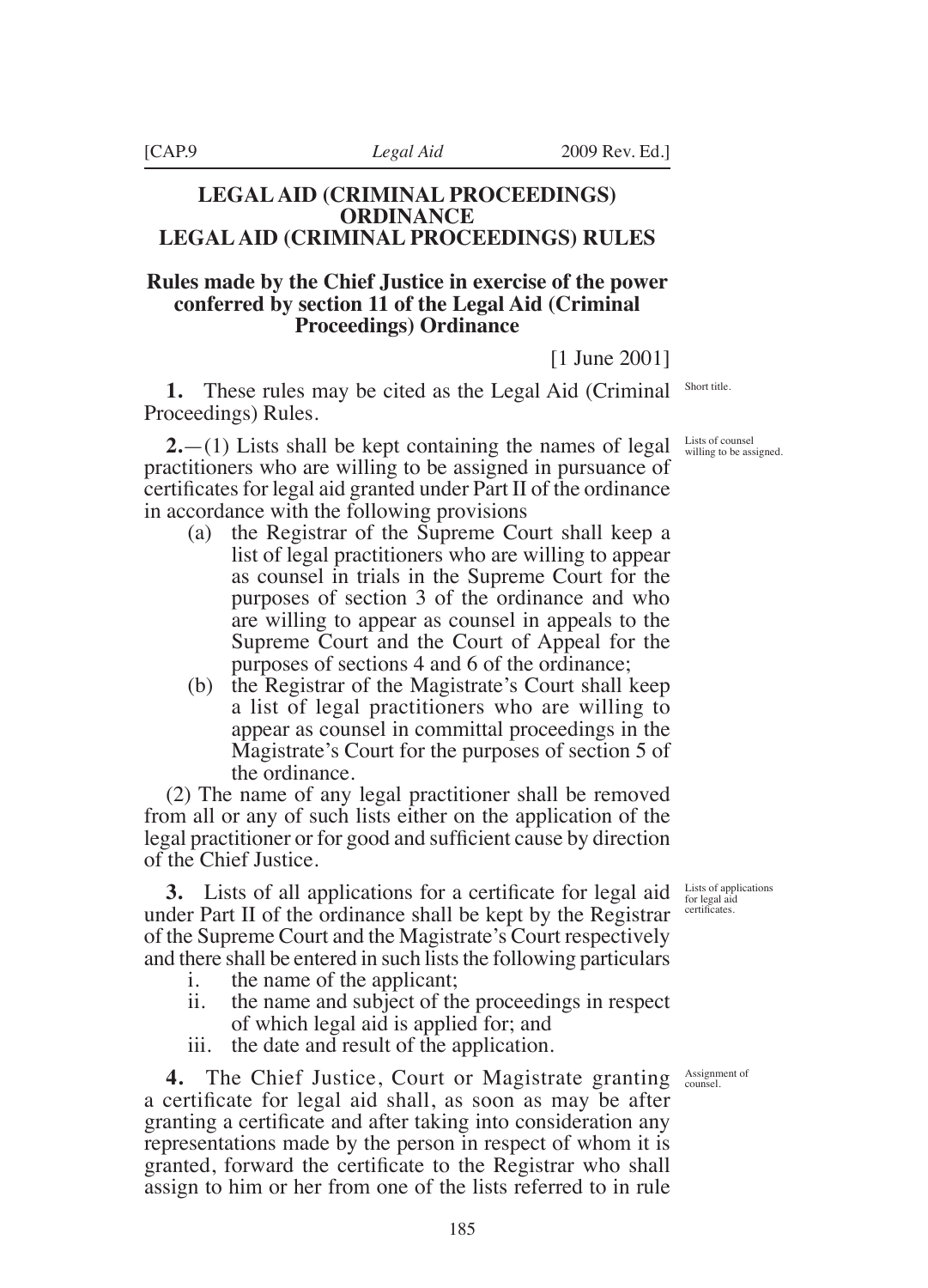2 as may be relevant counsel to whose services that person shall be entitled.

Form and disposal of.

**5.** (1) A certificate for legal aid under Part II of the ordinance shall be in the form set out in the Schedule to these rules with such adaptations or amendments as may be necessary.

(2) Whenever a certificate for legal aid is granted by a committing magistrate under section 3 of the ordinance or by the Magistrate's Court under section 6 of the ordinance, the Registrar of the Magistrate's Court shall, as soon as may be, send the certificate to the Supreme Court together with the name of the counsel assigned.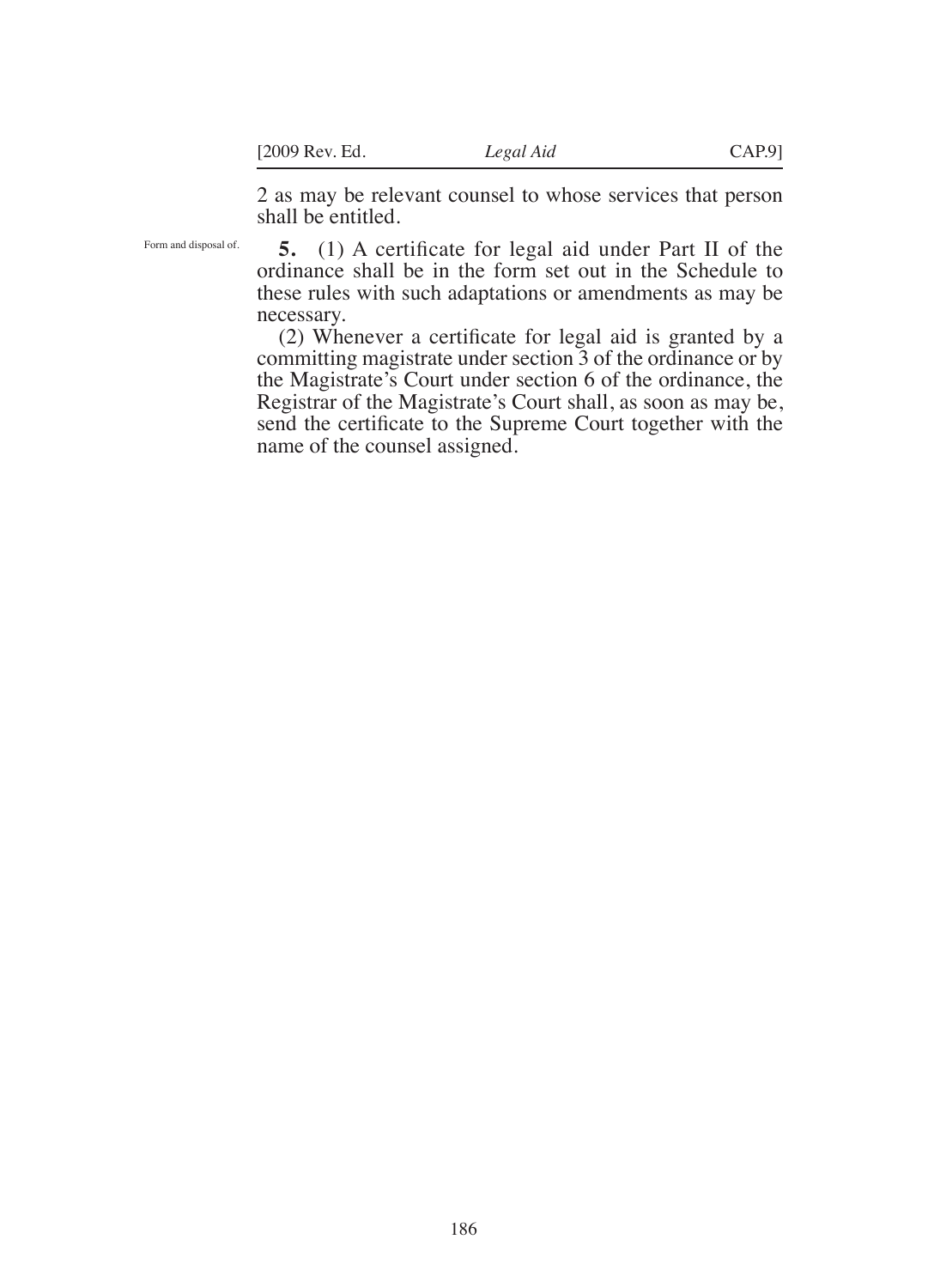#### **SCHEDULE**

(Rule 5(1))

#### **Legal Aid Certiicate under Part II of the Legal Aid (Criminal Proceedings) Ordinance 2001**

I, ........................................................................ Chief Justice/Magistrate,

having considered the application of ...................................................and being satisfied that he/she has insufficient means to obtain legal representation, do hereby grant him/her this Certificate for Legal Aid

Dated this .............. day of .............................................................. 20......

 ......................................................... Chief Justice/Magistrate

 Supreme/Magistrate's Court Pitcairn, Henderson, Ducie and Oeno Islands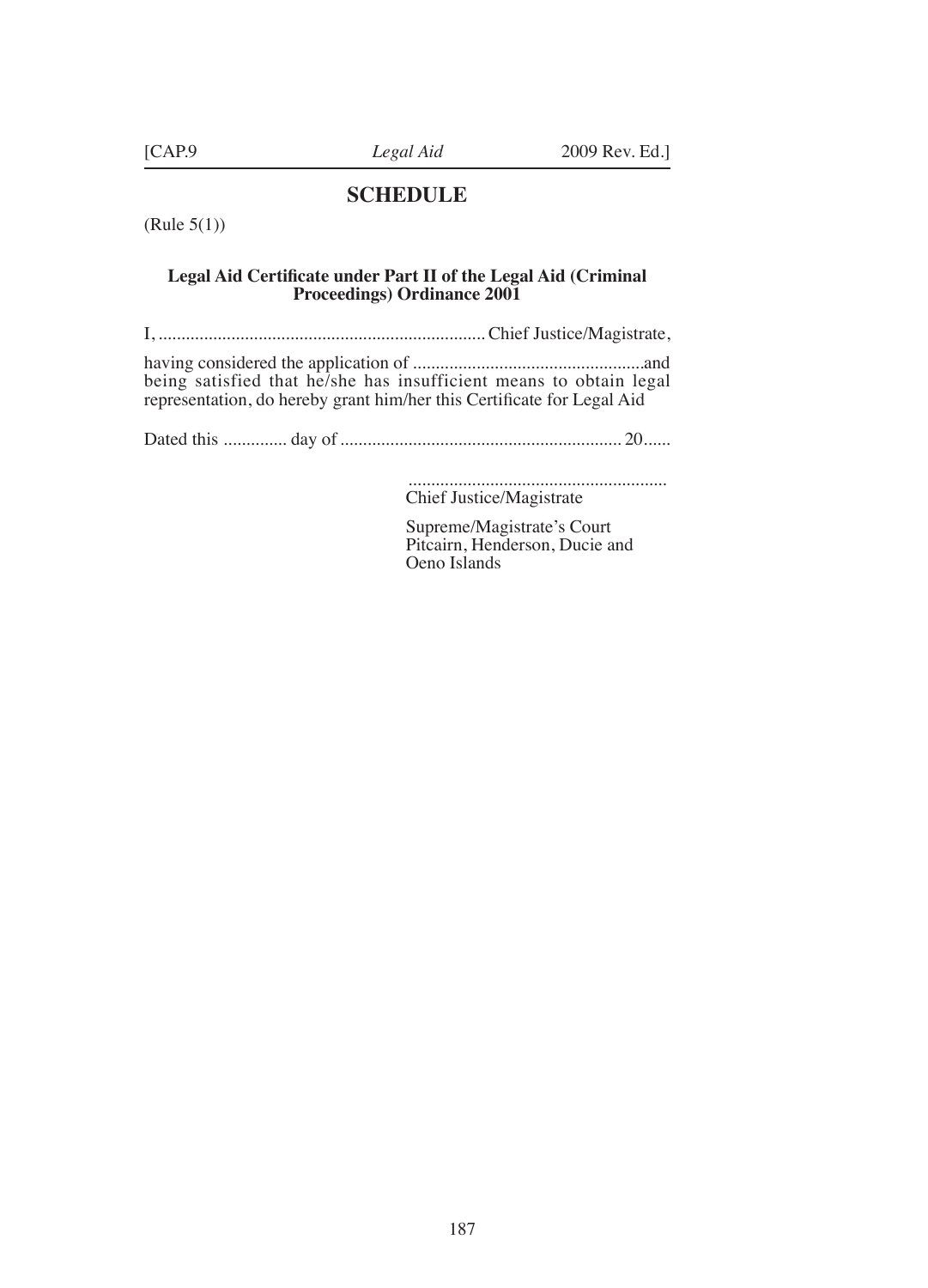#### **LEGAL AID (CRIMINAL PROCEEDINGS) ORDINANCE LEGAL AID (FEES AND EXPENSES) RULES**

## **Rules made by the Governor in exercise of the power conferred by section 9(5) of the Legal Aid (Criminal Proceedings) Ordinance to provide for the remuneration of assigned counsel**

[1 June 2001]

**1.** These rules may be cited as the Legal Aid (Fees and Expenses) Rules.

- **2.** In these rules unless the context otherwise requires— "counsel" means a barrister or solicitor entitled to appear and act as an advocate before the Supreme Court, the Court of Appeal or the Magistrate's Court;
	- "taxing officer" means the Registrar of the Supreme Court, the Registrar of the Court of Appeal or the Registrar of the Magistrate's Court, as the case may be.

**3.** Subject to the other provisions of these rules, the fees to be allowed for counsel assigned after the commencement of these rules under any of sections 3, 4, 5 and 6 of the ordinance shall be taxed in accordance with or within the limits set out in the Schedule.

**4.** In taxing the sums payable to counsel under these rules, the taxing officer shall take into account all the relevant circumstances, including the nature, importance, complexity and difficulty of the work and the time involved and including time lost as a result of any adjournment, other than an adjournment for the convenience of counsel.

**5.** Where counsel has been assigned to two or more persons whose cases are heard together, the taxing officer shall allow the full sum payable to counsel in respect of the person to whom the highest fees would have been allowed if the cases had been heard separately and shall allow such amount as appears proper for the second and each other of those persons not exceeding for the second person 40% and for each other person  $20\%$  of the amount allowed for the first.

**6.**—(1) The fees payable to counsel under these rules may, in the case of Queen's Counsel, be increased by one half.

(2) Subject to any direction of the Chief Justice in any case, every such assignment shall be to Queen's Counsel alone without junior counsel.

Short title.

Interpretation.

Taxation of fees.

Factors relevant to taxation.

Assignment to more than one person.

Queen's Counsel.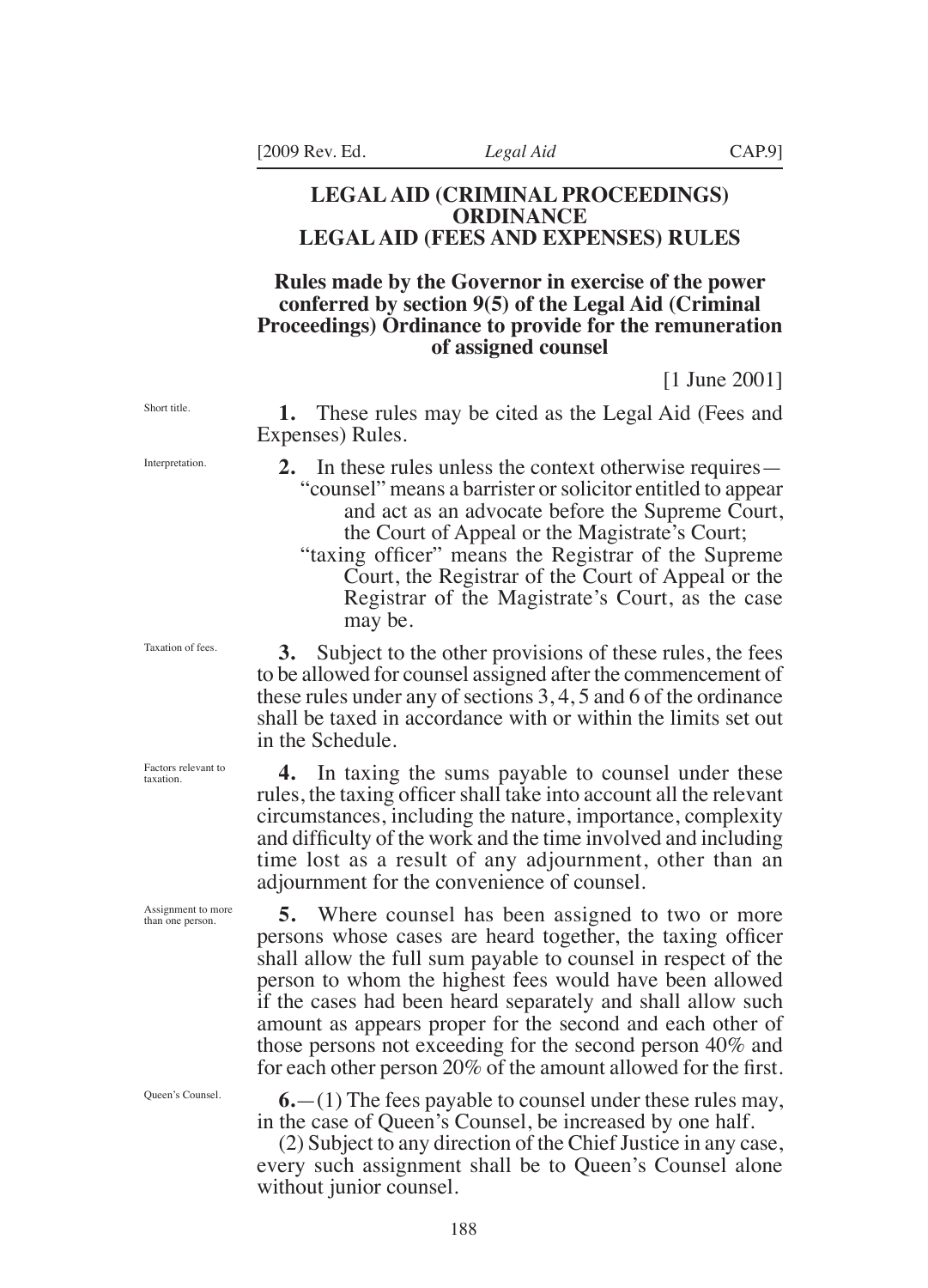**7.**—(1) In addition to the fees payable under these rules, there shall be allowed to counsel all disbursements reasonably and necessarily made by him or her in connection with the defence or the appeal as the case may be.

(2) Notwithstanding subrule (1), counsel shall not, except in case of dire necessity, make disbursements in excess of \$NZ 100 without the previous approval in writing of the taxing officer.

**8.** Notwithstanding rule 3, the judge or magistrate presiding in the Court of Appeal, the Supreme Court or the Magistrate's Court, as the case may be, may at the conclusion of a case, on application, certify that the case was one of exceptional difficulty or complexity, and in that event the taxing officer shall allow such fees as appear to him to represent reasonable remuneration for the work done by counsel but so that such fees shall not be more than twice the fees prescribed in the Schedule.

**9.** Counsel aggrieved by a decision of the taxing officer Appeals. may within 30 days apply to the Supreme Court for a review of the decision and the determination of the Chief Justice thereon shall be final.

Disbursements.

Exceptional cases.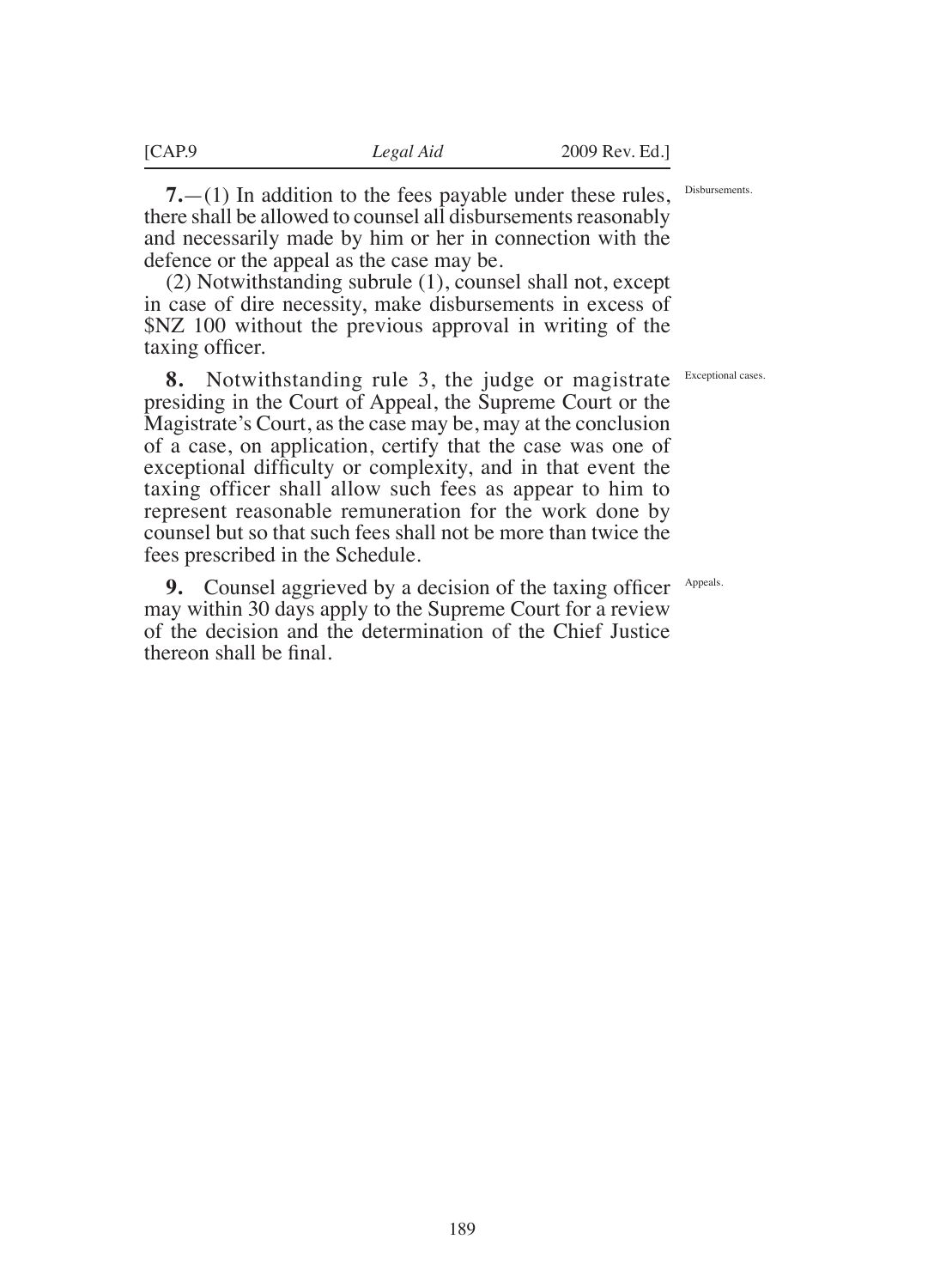## *Legal Aid (Fees and Expenses) Rules*

## **SCHEDULE**

# $[(Rule 3)]$

#### **Fee No. Hourly**

|            |                                                                                                                                                                                                                                                                            |                                          | <b>Rate</b>          | Fee                           |
|------------|----------------------------------------------------------------------------------------------------------------------------------------------------------------------------------------------------------------------------------------------------------------------------|------------------------------------------|----------------------|-------------------------------|
| (a)<br>(b) | 1. On assignment (inclusive of taking instructions)<br>in the Magistrate's Court<br>in the Supreme Court or the<br>Court of Appeal                                                                                                                                         | senior<br>intermediate [\$179]<br>junior | $[ $225]$<br>[\$141] |                               |
| (a)<br>(b) | 2. For any necessary attendance upon the<br>defendant/appellant<br>for the first hour or part thereof<br>for each subsequent hour or<br>part thereof                                                                                                                       | senior<br>intermediate [\$179]<br>junior | $[ $225]$<br>[\$141] |                               |
|            | 3. For attending any Chambers hearing or<br>pre-trial conference in the Magistrate's<br>or Supreme Court or Court of Appeal                                                                                                                                                | senior<br>intermediate [\$179]<br>junior | [\$225]<br>[\$141]   |                               |
|            | 4. For appearing in the Magistrate's or<br>Supreme Court or Court of Appeal<br>per half day                                                                                                                                                                                | senior<br>intermediate<br>junior         |                      | [\$900]<br>[\$716]<br>[\$564] |
| (a)<br>(b) | 5. Preparation time for and including<br>any Chambers hearing, pre-trial<br>conference, contested bail application,<br>plea of guilty, committal proceeding,<br>sentencing, appeal or trial<br>in the Magistrate's Court<br>in the Supreme Court or the<br>Court of Appeal | senior<br>intermediate [\$179]<br>junior | [S225]<br>[\$141]    |                               |
| (a)<br>(b) | 6. For instruction of other counsel (flat fee)<br>in the Magistrate's Court<br>in the Supreme Court or the<br>Court of Appeal                                                                                                                                              | senior<br>intermediate<br>junior         |                      | [\$225]<br>[\$179]<br>[\$141] |
|            | 7. Travel and lost time                                                                                                                                                                                                                                                    | senior<br>intermediate<br>junior         |                      | [\$163]<br>[\$129]<br>[\$101] |
|            | [7A. Preparation for any appeal or<br>application for leave to appeal to the<br>Privy Council (per hour)                                                                                                                                                                   | senior<br>intermediate<br>junior         |                      | [\$225]<br>[\$179]<br>[\$141] |
|            | 7B. For appearing in the Privy Council<br>(fee per half day)                                                                                                                                                                                                               | senior<br>intermediate<br>junior         |                      | [\$900]<br>[\$716]<br>[\$564] |
|            | 7C. For time spent in relation to Privy<br>Council appearances: such amount<br>approved in advance by the taxing                                                                                                                                                           |                                          |                      |                               |

**(Inserted by Rules 04.09.04)**

 oficer.]

# **(Amended by Rules dated 04.01.05 and by Rules dated 15.09.06)**